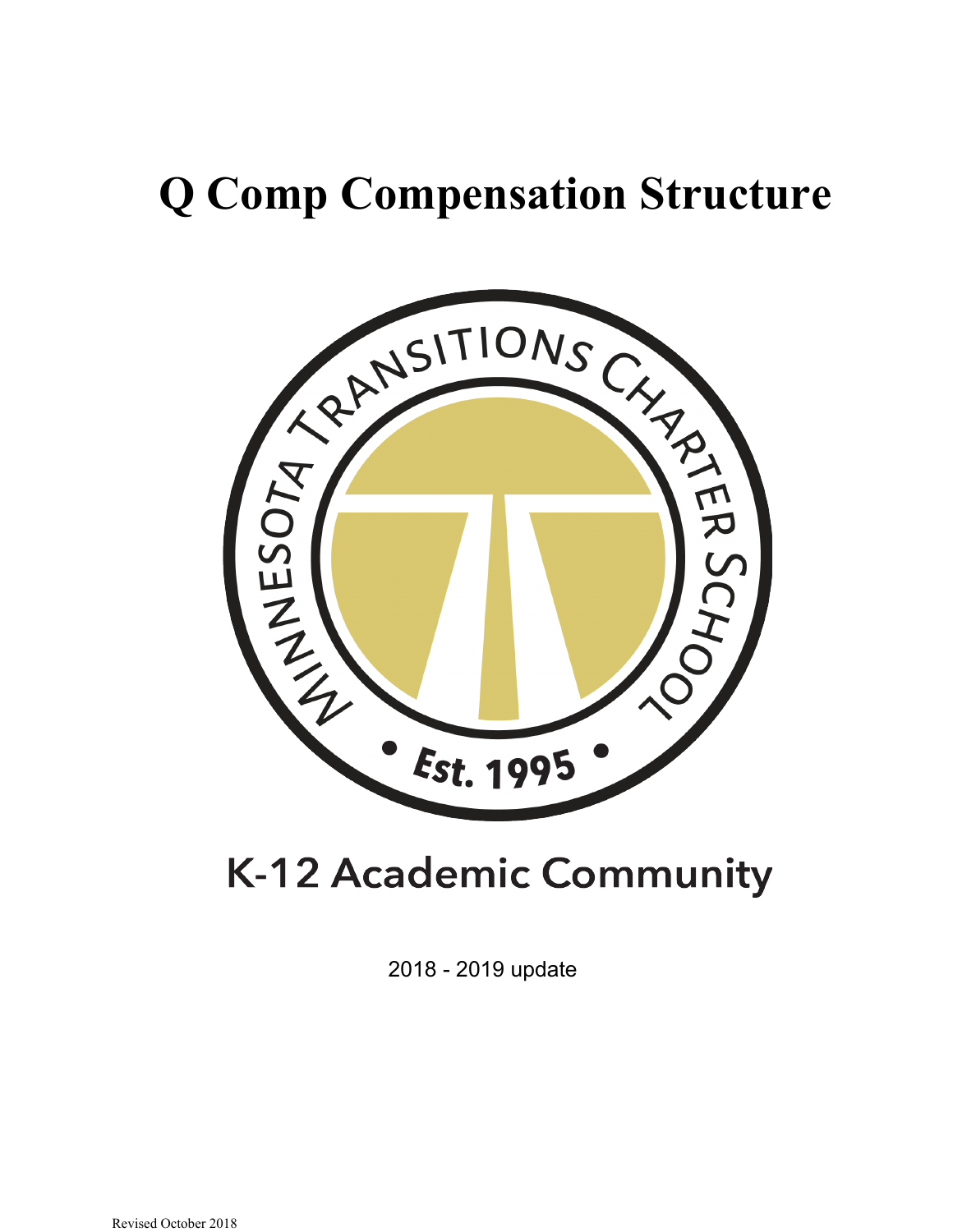The following explanation reflect the terms and conditions of the Quality Compensation (Q Comp) Aid Application is authorized under First Special Session Laws 2005, Chapter 5, Article 2, Section 39-46; Minnesota Statutes, sections 122A.414 and 415 for the school year 2018 - 2019.

The Q Comp Oversight Committee is comprised of the Superintendent of Schools, Director of Curriculum, Instruction and Learning Services, Directors, Q Comp Coordinator, and a Q Comp Representative from each site (PLC Lead, SAC, etc.)

All of these documents may also be located on the District website under "Staff" and through the Google docs.

#### **Q Comp Compensation Structure**

A teacher will be eligible to receive additional compensation for the participation in Q Comp related activities at a rate of up to **\$1500.00** added as salary augmentation plus benefits such as TRA and FICA prorated F.T.E. basis on or before June 30 for participation, completion, and attainment of the following areas:

- Individual Professional Growth Plan
- Building School Improvement (SIP) or Q Comp Goal
- Staff Development and PLC Participation

Goal attainment compensation will be approved annually at the June board meeting and will be paid out in the **June 30** Payroll.

#### **Staff Development Goal and PLC Participation-\$300**

A teacher will receive additional compensation for the attainment of district-wide staff development goal. To obtain this goal, teachers will be active participants in the district wide staff development implementing these strategies in their classrooms. Teachers must to supply evidence that they have integrated the researched based strategies in their classrooms.

#### **Building SIP/PLC Goal- \$200**

A teacher will receive additional compensation for the establishment and attainment of site improvement plan goals. These goals will be established through the collaborative planning of teachers and directors, based upon established district goals, submitted, and approved by their site Director. The successful attainment of the site goal will be determined by the data collected for the Minnesota Comprehensive Assessments for math or reading, whichever the sites chooses for the year. Directors will notify payroll of goal attainment. Goal attainment is approved annually at the June board meeting and will be paid out in the June 30 payroll.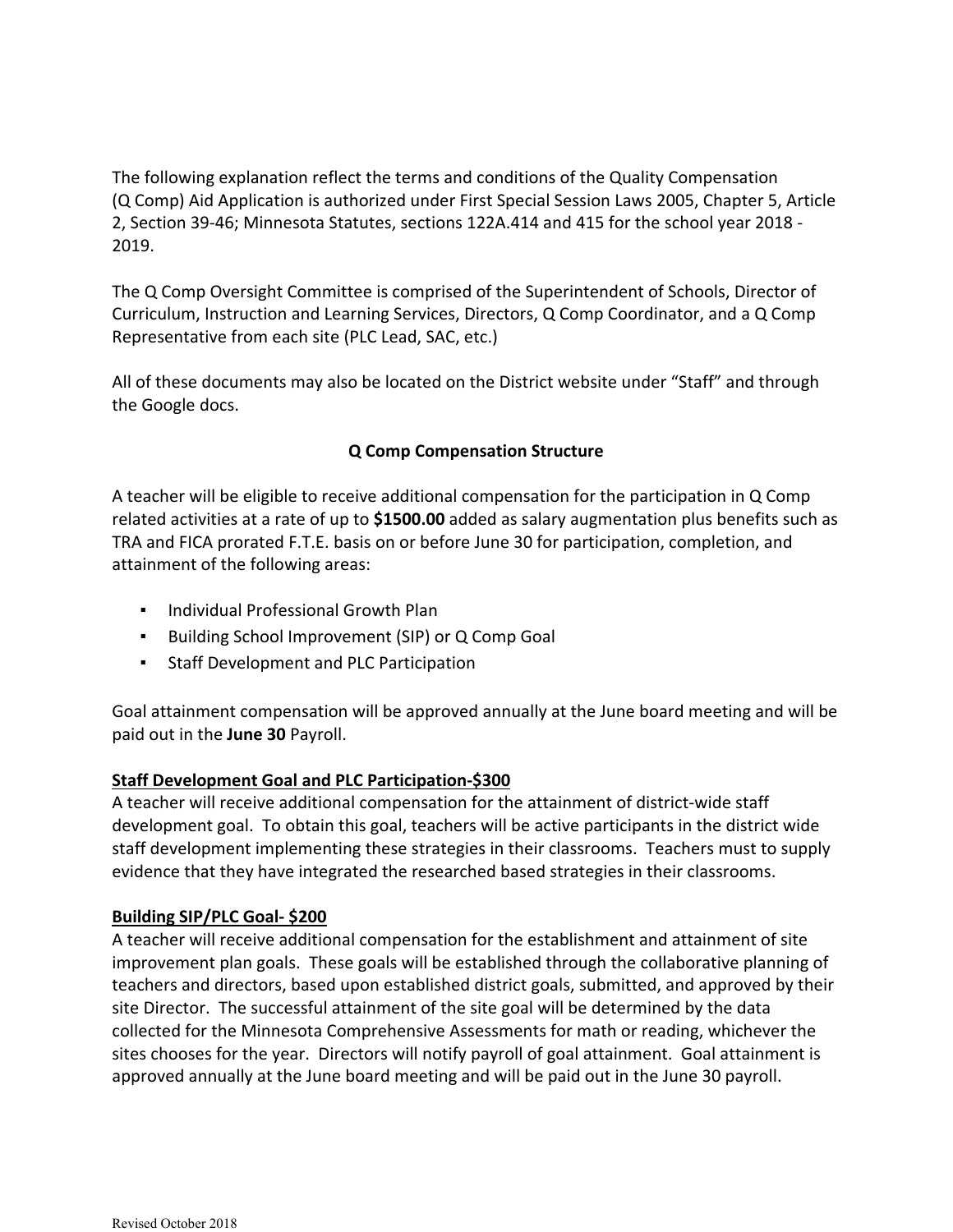#### **Individual Professional Growth Plans - \$1000:**

Teachers will consider their building School Improvement Plan (SIP) goal or Q Comp Goal to identify an area for professional growth to pursue this school year. This goal should influence and improve their current practice. Teachers will create a portfolio providing evidence of growth and goal attainment.

#### **PLCs:**

Teachers are expected to be active members of the PLC that they are assigned. Active membership includes attending all PLC meetings. The attendance that is required to be considered active and participating members is defined

- $\triangleright$  Attendance-Teachers may have no more than one (1) absence without prior approval by the Director and no more than one (1) unexcused tardy in the PLC. Teachers absent from meetings due to family leave, extended leave, and/or leaves of absence will not receive compensation for PLC meeting missed during the leave period. PLC leads will record attendance weekly. The Director will determine the status of all absences.
- $\triangleright$  Active Membership-This is defined as contributing to the success of the PLC through participating in meeting discussions and sharing best practices during PLC meetings. Active membership will be documented in the PLC meeting agendas and minutes as well as reported to the Q Comp Coordinator. PLC Members will be asked to put into practice researched based strategies in the classroom to support the attainment of the PLC goal. The strategies that are researched and decided upon by PLC. PLC members will implement the research-based strategy in their classrooms. Also determined by the PLC, will be how to collect data to measure the results of the strategy. The data collected will be brought back to the PLC meeting to share with team members on the results to further the PLC discussion to determine to what the next steps are. The data for this work will also be determined by the PLC. The results will be collected for data to support reaching the PLC Goal. Examples of work/data to collect can be for example: pre and posttests, work samples, video tapes, and exemplars that shows the work that was done and the result of that work.

In the event of unexcused absences and tardies and/or not meeting the Active Involvement criteria, teacher compensation for PLC participation will be prorated. The Building Director will notify payroll of PLC Participation completion of any individual teachers who did not receive full compensation for this category.

#### **Q Comp Compensation Appeals**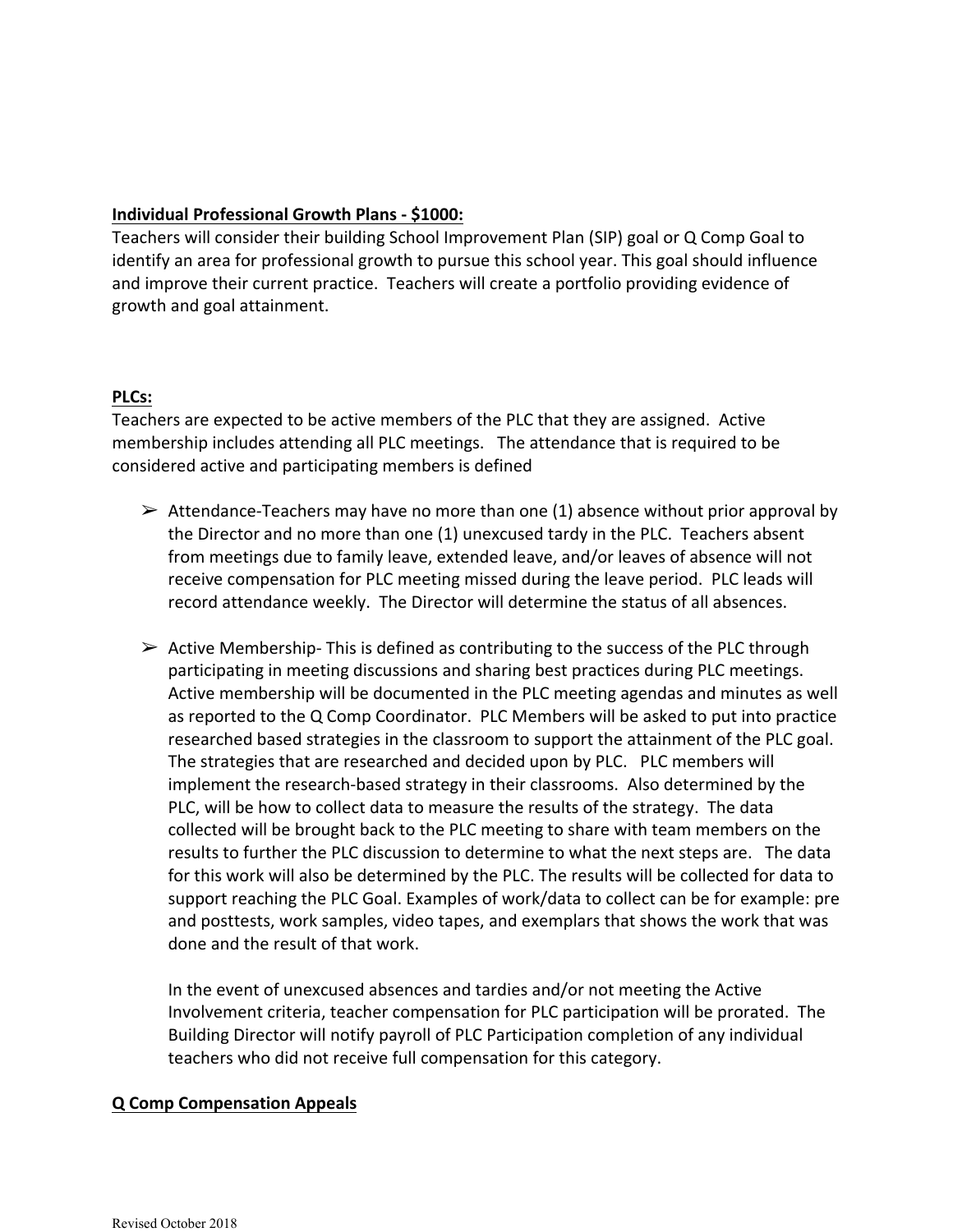In the event of a disagreement of compensation for completion of Individual Professional Goals, PLC participation and/or Peer Observations, said teacher may appeal the decision to the Q Comp Oversight Committee using the approved process of appeals. (See the following documents for a complete explanation of the appeals process.)

#### **Leaves of Absence and Family Leave**

As compensation of PLC participation and PLC Peer Reviews are based on the teacher's contributions and participation in this area, absences due family leave or other extended leaves of absence will not be considered excused absences. For those on leave, the number of meetings attended will prorate compensation for PLC participation, and the number of observations completed will prorate compensation for PLC Peer Reviews. Teachers on leave are still eligible for Site Improvement Goals, and District Wide Staff Development Goals by completing the processes explained above. In the event that a family leave extends beyond the 12 weeks provided through FMLA, Site Improvement and District Wide Goal attainment will be prorated by the number of months in active employment.

#### **Mid-Year Employment**

Mid-year F.T.E. replacements or new hires of licensed staff will be eligible for Q Comp Compensation. The number of PLC meetings attended will prorate PLC participation. Compensation for Site Goals and District Wide Professional Development Plans will be prorated by the number of months in employment.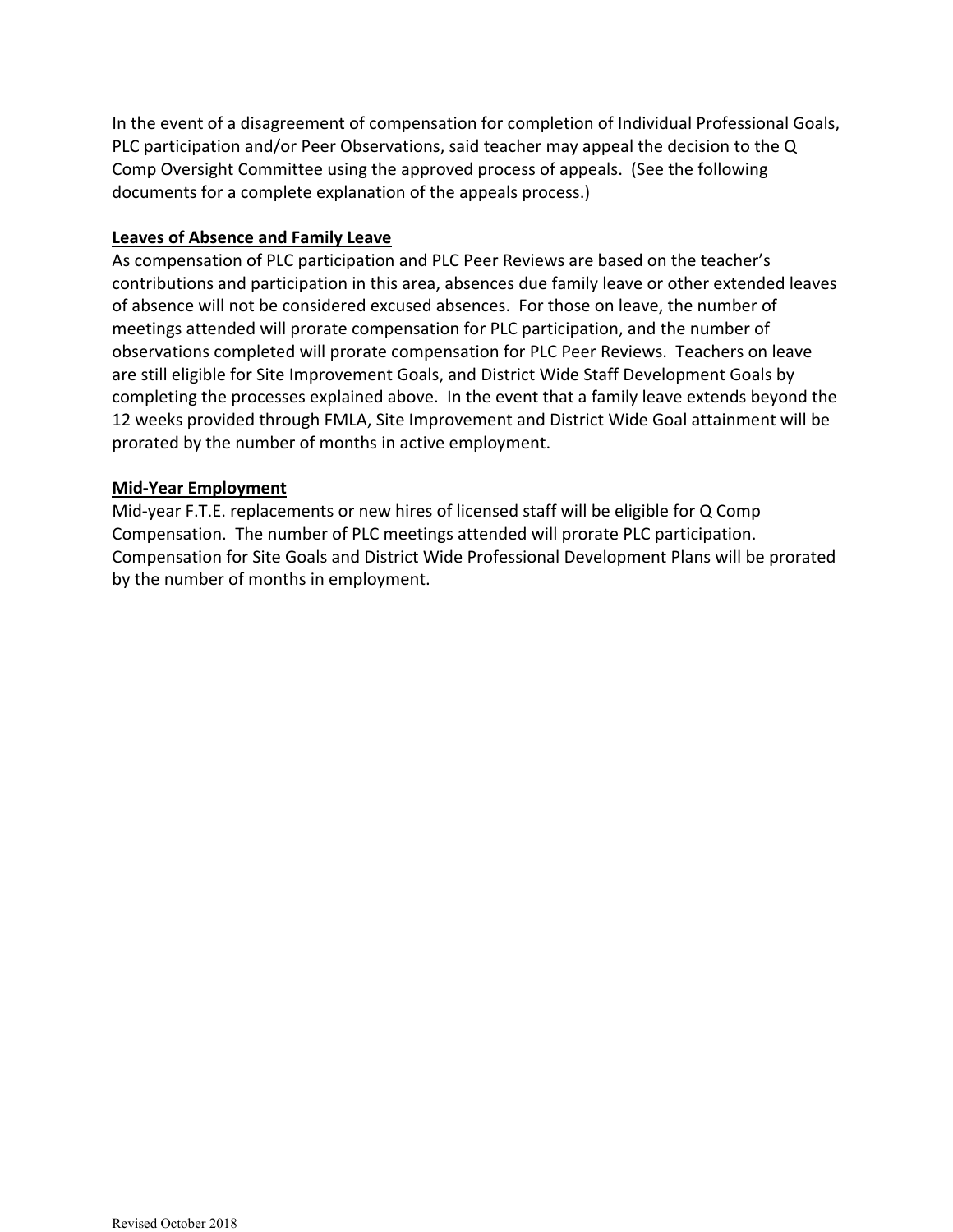**The observation cycles listed below were developed to meet the requirements set forth in the [Minnesota](https://www.revisor.mn.gov/statutes/?id=122A.40)  [Teacher Development and Evaluation law \(MN statute 122A.40\).](https://www.revisor.mn.gov/statutes/?id=122A.40)**

#### **Minnesota Transitions Charter School Observation Process**

**Observation Team - The observation team is comprised of the Director and/or Asst. Director, PLC Leads, and PLC Members.**

#### **Director/Observation Team:**

- Number of Observations- Each Cycle One teacher will be observed a minimum of three times each school year. Teachers who have been in the district for more than three years will be put in a formal or informal cycle determined by their Site Directors (See Observation Chart.)
- The Director/Observation Team completes an Teachers Evaluation rubric on Frontline of all twenty-two component areas in all four domains.

#### **Observation Ladder (Peer Review):**

- PLC Leads will perform at least one Peer Review on members of the PLC. These Peer Reviews should be set up for the year with the PLC Lead. The PLC Lead will give schedule of the Peer Reviews to the Director or Assistant Director of the building.
- PLC Leads will be observed by the the Building Director.

#### **Observations:**

**Cycle One teachers (Probationary)** have been in the district for 3 years or less and are evaluated 3 times during the year using the Teachers Evaluation rubric on Frontline by their administrator or Observation team (ie. Curriculum Director, Director of Special Education, Principal of another program…). At the end of the year they will have a summative evaluation using the rubric with their Director.

● Director/Observation Team will observe the probationary teacher three times over the course of the year as per MN law.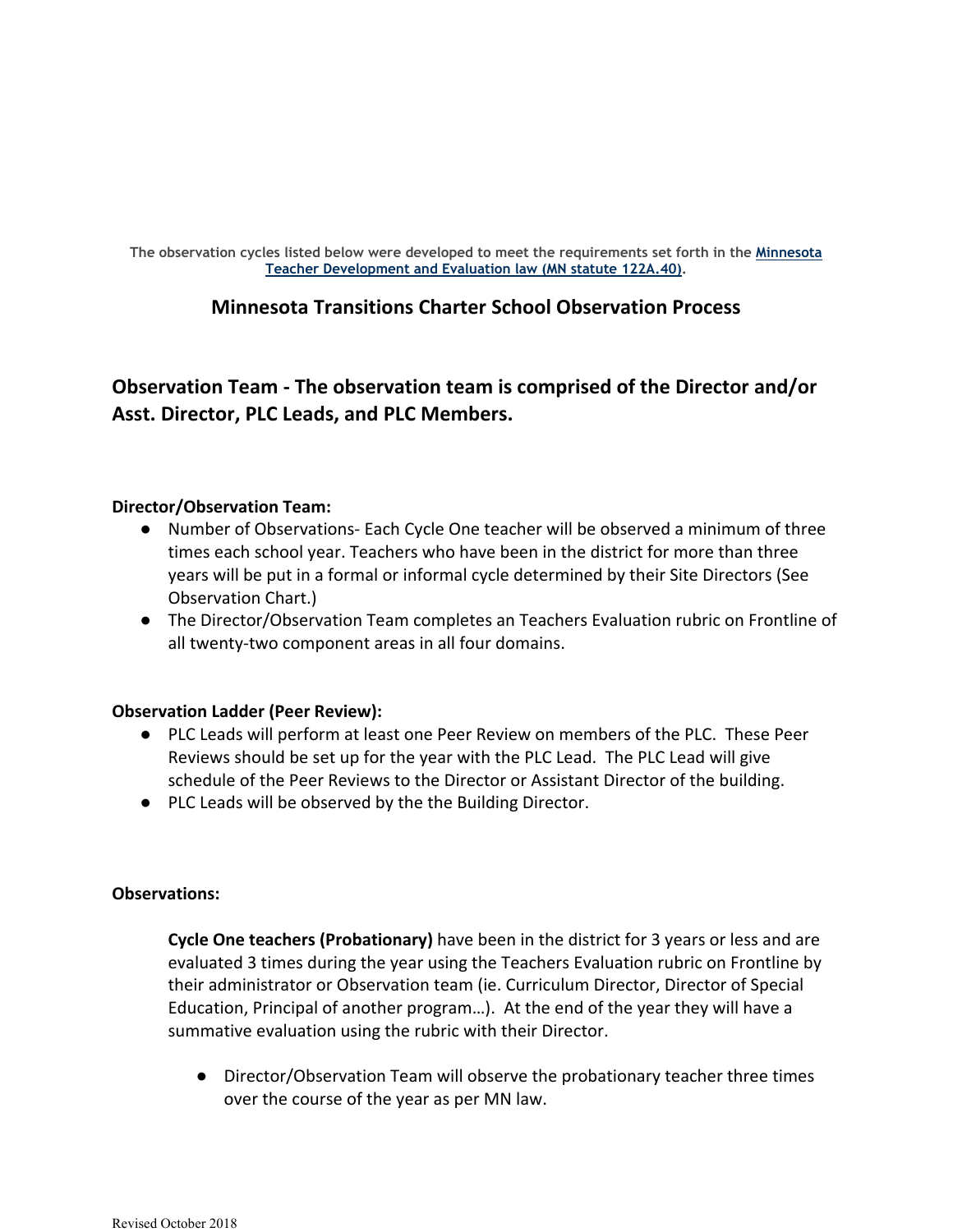- End of the year Summative evaluation by Director.
- PLC Lead Peer Review as indicated in the Observation Chart.

**Cycle Two teachers** have been in the district between 4 to 6 years and are evaluated 2 times using the Teachers Evaluation rubric on Frontline by their administrator or Observation team (ie. Curriculum Director, Director of Special Education, Principal of another program…). They also perform a recorded self-evaluation accompanied by a goal meeting with their director/principal in Quarter 2. At the end of the year they will have a summative evaluation using the rubric with their Director.

- Director/Observation Team will observe the teacher three times over the course of the year as per MN law.
- Self-evaluation Cycle Two teacher will video record their lesson, completes an evaluation rubric of all twenty-two component areas in all four domains. Evaluation Rubric and have goal setting meeting with their director/principal using rubric and video.
- End of the year Summative evaluation by Director.
- PLC Lead Peer Review as indicated in the Observation Chart.

**Cycle Three teachers** have been in the district 7+ years are evaluated 1 time using the Teachers Evaluation rubric on Frontline by their administrator or Observation team (ie. Curriculum Director, Director of Special Education, Principal of another program…) including the end of year summative observation. They will perform a recorded selfevaluation accompanied by a goal meeting with their director/principal. Quarter 3 is a follow up goal meeting with their director/principal. At the end of the year they will have a summative evaluation using the rubric with their Director.

- The Director/Observation Team will observe the probationary teacher one time over the course of the year as per MN law.
- Self Video Recorded Evaluation, fill out Self Evaluation Rubric and have goal setting meeting with their director/principal using rubric and video.
- Goal setting outcome meeting with Director/Principal.
- End of the year Summative evaluation by Director/Principal or Observation Team.
- PLC Lead Peer Review observations as indicated in the Observation Chart.

#### **Observations Rubrics:**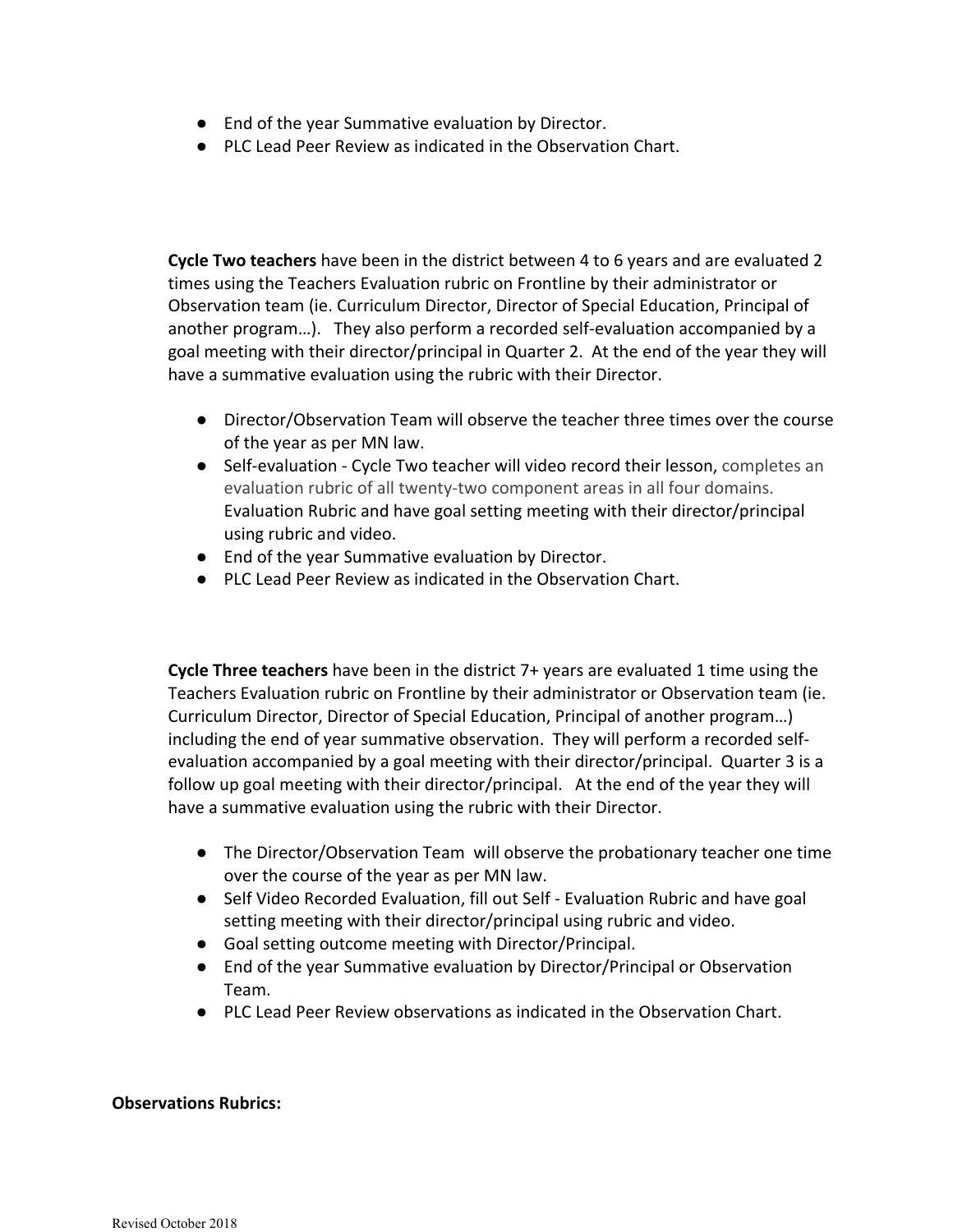- Directors/Observation Team will use the 4 Domain Observation Rubric in Frontline. This teacher observation form is based on the Standards of Effective Practice for Teachers.
- Self Observations will use the 4 Domain Observation Rubric in Frontline.
- Peer Observations of classroom teachers will use the **Domain 3: based in the Charlotte Danielson Observation Model** to provide peers with feedback for the purpose of continuous improvement and to ensure inter-rater reliability.

## **Number of Observations Per Year**

**Observation Schedule-** In order to encourage continuous improvement and meet the Payroll deadline, observations must be completed according to the following schedule.

| <b>MTCS</b>                                                                                                  |                                                                                                            | <b>Semester 1</b><br><b>Semester 2</b>                          |                                                                                                                                   |                                        |
|--------------------------------------------------------------------------------------------------------------|------------------------------------------------------------------------------------------------------------|-----------------------------------------------------------------|-----------------------------------------------------------------------------------------------------------------------------------|----------------------------------------|
| <b>Evaluation</b>                                                                                            | <b>Quarter 1</b>                                                                                           | <b>Quarter 2</b>                                                | <b>Quarter 3</b>                                                                                                                  | <b>Quarter 4</b>                       |
| <b>Tier One</b><br>Probationary<br><b>Teachers</b><br>$(1-3 \text{ years})$                                  | <b>Observation</b><br>bv<br>Director/Observation<br><b>Team</b>                                            | <b>Observation</b><br>bv<br>Director/Observation<br><b>Team</b> | <b>Observation</b><br>bv<br>Director/Observation<br><b>Team</b>                                                                   | Summative by<br><b>Director</b>        |
| <b>Tier Two</b><br><b>Teachers</b><br>$(4-6 \text{ years})$<br>Formal<br><b>Appraisal Year</b>               | <b>Observation</b><br>by either Director,<br>Asst. Director or Q<br>Comp Coordinator,<br>or other designee | Self-Evaluation and<br>goal meeting with<br><b>Director</b>     | <b>Evaluation</b><br>by either the<br><b>Director, Assistant</b><br>Director or<br><b>Q Comp Coordinator</b><br>or other designee | <b>Summative by</b><br><b>Director</b> |
| <b>Tier Three</b><br><b>Teachers</b><br>$(7 + \vee \text{ears})$<br><b>Informal</b><br><b>Appraisal Year</b> | Observation by<br>either the Director,<br><b>Assistant Director or</b><br><b>Q Comp Coordinator</b>        | Self-Evaluation and<br>goal meeting with<br><b>Director</b>     | <b>Goal Meeting with</b><br>Director/Observation<br>Team                                                                          | Summative by<br><b>Director</b>        |
| <b>Peer Review</b>                                                                                           |                                                                                                            | Peer Review 1/Goal<br><b>Meeting with Peer</b>                  | <b>Peer Review 2</b>                                                                                                              |                                        |
| <b>PLC Leaders</b><br>review                                                                                 |                                                                                                            | <b>PLC Survey</b>                                               |                                                                                                                                   | <b>PLC Survey</b>                      |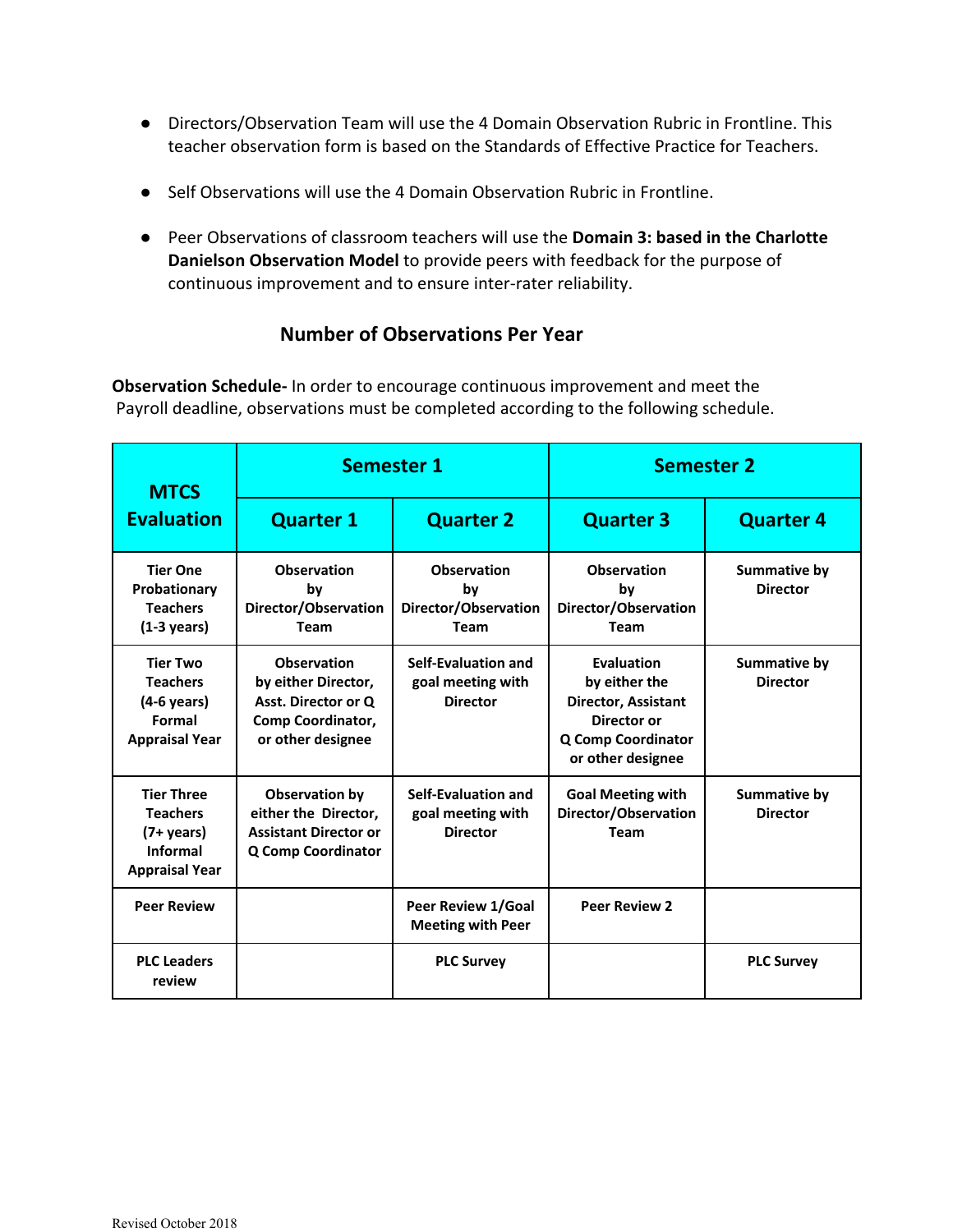#### **PEER OBSERVATION**

The Peer observer will use the criteria outlined in the **Charlotte Danielson Model Observation** 

**Tool** to provide the teacher with feedback as to how the Lesson was incorporated in the classroom.

**Observation Focus**- *Peer review should focus on instructional strategies* that directly influence and align with the teachers' personal goals, the goals of the PLC and will have an impact on student achievement.

#### **For Example:**

- Site Goal/PLC % of grade students' will
- Observation Focus ex. Learning Targets and staff development strategies for example equity and restorative practices.

#### **Observation Process:**

- 1. **Pre-Observation Conference**-Teacher and Observer will meet before the observation to discuss the content of the lesson to be observed, instructional strategies to be used, and what the teacher wants the observer to view. Focus of the observation should align with personal and/or PLC goals. (See Pre-Observations Questions handout for suggested conference questions.)
- 2. **Observation-**Observer will observe the teacher and use the Domain 4 Rubric as a tool for providing feedback and direction for continuous improvement. The purpose of the rubric is to ensure inter-rater reliability, provide consistent evaluation form district wide, and promote self-reflection and continuous improvement. NOTE: Teachers are not paid for this component based on the observer's feedback but solely on completion of two peer observations.
- 3. **Post-Observations Conference/Reflection-** Teacher and observer will meet after the observation to reflect on the experience. At this time, the observer will provide the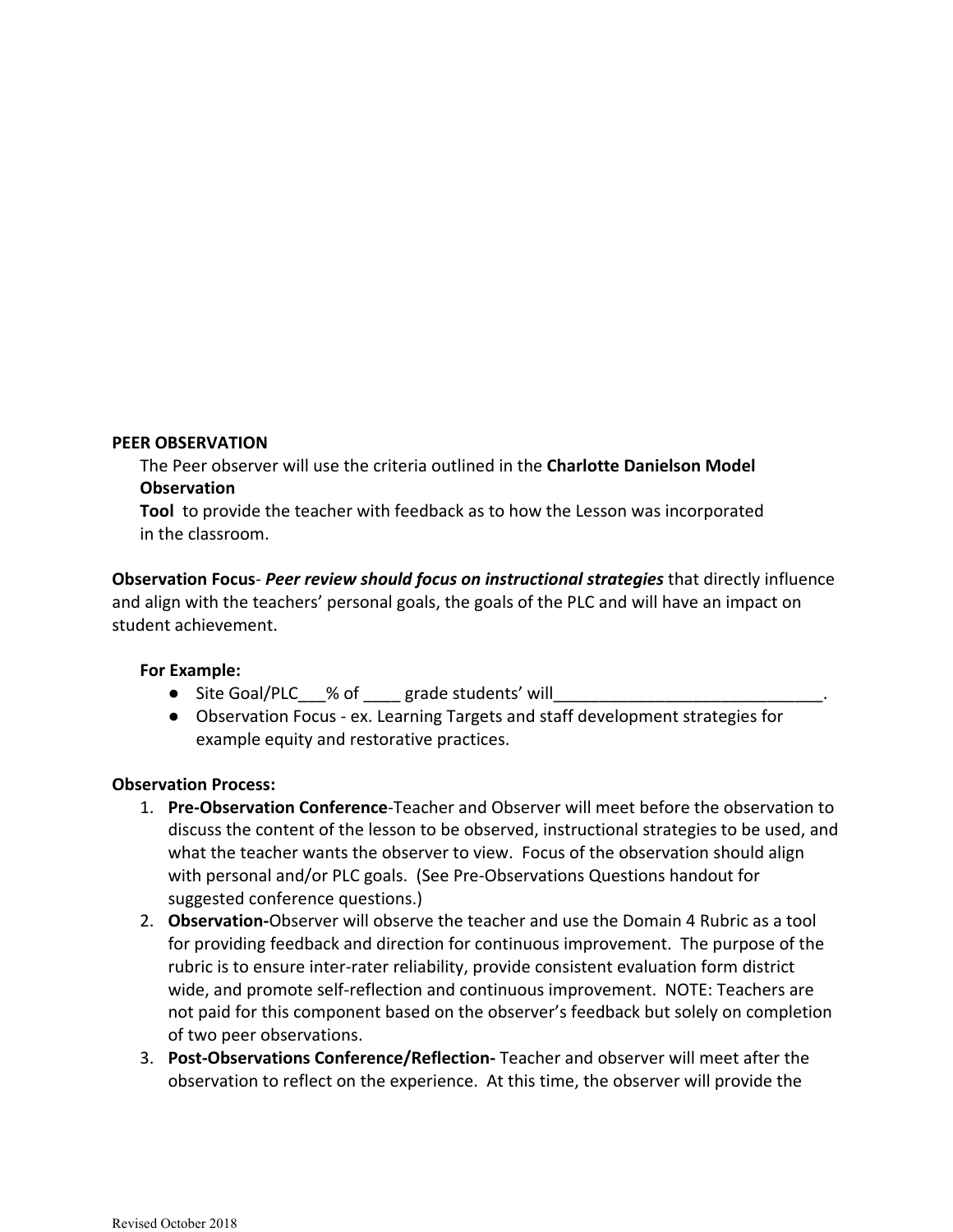teacher with feedback concerning what was observed and promote self-reflection. (See Post-Observation Reflection Questions handout for suggested conference questions.)

- 4. **Observer** will complete the Observation Form and submit one copy to the teacher observed and one to the PLC Lead who will turn these into the Director and/or Asst. Director of the Building.
- 5. **PLC leads will keep** all copies of observations for his/her PLC Members. The PLC Lead will also keep a spreadsheet detailing the following information: teacher observed, pre=observation date, observation date, post-observation date, and name of observer.
- 6. **Once the PLC Lead has completed a peer review, they will complete the observation spreadsheet. Once all observations have been completed, the PLC Lead will forward spreadsheet to Building Director.**

## **Charlotte Danielson Model Observation Domain 3: Instructional Strategies -**

A teacher must understand and use a variety of instructional strategies to encourage student development of critical thinking, problem solving, and performance skills.

| $3a$ :<br><b>Communicating</b><br>with Students | Teacher's purpose in a<br>lesson or unit is unclear<br>to students. Teacher's<br>directions and<br>procedures are<br>confusing to students.<br>Teacher's explanation<br>of the content is<br>unclear or confusing or<br>uses inappropriate<br>language. Teacher's<br>spoken language is<br>inaudible, or written<br>language is illegible.<br>Spoken or written<br>language contains<br>errors of grammar or<br>syntax. Vocabulary<br>may be inappropriate,<br>vague, or used<br>incorrectly, leaving<br>students confused. | Teacher attempts to<br>explain the instructional<br>purpose, with limited<br>success. Teacher's<br>directions and procedures<br>are clarified after initial<br>student confusion.<br>Teacher's explanation of<br>the content is uneven:<br>some is done skillfully,<br>but other portions are<br>difficult to follow.<br>Teacher's spoken<br>language is audible, and<br>written language is<br>legible. Both are used<br>correctly and conform to<br>standard English.<br>Vocabulary is correct but<br>limited or is not<br>appropriate to the<br>students' ages or<br>backgrounds. | Teacher's purpose for the<br>lesson or unit is clear,<br>including where it is<br>situated within broader<br>learning. Teacher's<br>directions and procedures<br>are clear to students.<br>Teacher's explanation of<br>content is appropriate and<br>connects with students'<br>knowledge and<br>experience. Teacher's<br>spoken and written<br>language is clear and<br>correct and conforms to<br>standard English.<br>Vocabulary is appropriate<br>to the students' ages and<br>interests. | Teacher makes the purpose of<br>the lesson or unit clear,<br>including where it is situated<br>within broader learning, linking<br>that purpose to student<br>interests. Teacher's directions<br>and procedures are clear to<br>students and anticipate possible<br>student misunderstanding.<br>Teacher's explanation of<br>content is imaginative and<br>connects with students'<br>knowledge and experience.<br>Students contribute to<br>explaining concepts to their<br>peers. Teacher's spoken and<br>written language is correct and<br>conforms to standard English. It<br>is also expressive, with well-<br>chosen vocabulary that enriches<br>the lesson. Teacher finds<br>opportunities to extend students'<br>vocabularies. |
|-------------------------------------------------|-----------------------------------------------------------------------------------------------------------------------------------------------------------------------------------------------------------------------------------------------------------------------------------------------------------------------------------------------------------------------------------------------------------------------------------------------------------------------------------------------------------------------------|--------------------------------------------------------------------------------------------------------------------------------------------------------------------------------------------------------------------------------------------------------------------------------------------------------------------------------------------------------------------------------------------------------------------------------------------------------------------------------------------------------------------------------------------------------------------------------------|-----------------------------------------------------------------------------------------------------------------------------------------------------------------------------------------------------------------------------------------------------------------------------------------------------------------------------------------------------------------------------------------------------------------------------------------------------------------------------------------------|-----------------------------------------------------------------------------------------------------------------------------------------------------------------------------------------------------------------------------------------------------------------------------------------------------------------------------------------------------------------------------------------------------------------------------------------------------------------------------------------------------------------------------------------------------------------------------------------------------------------------------------------------------------------------------------------------------------------------------------------|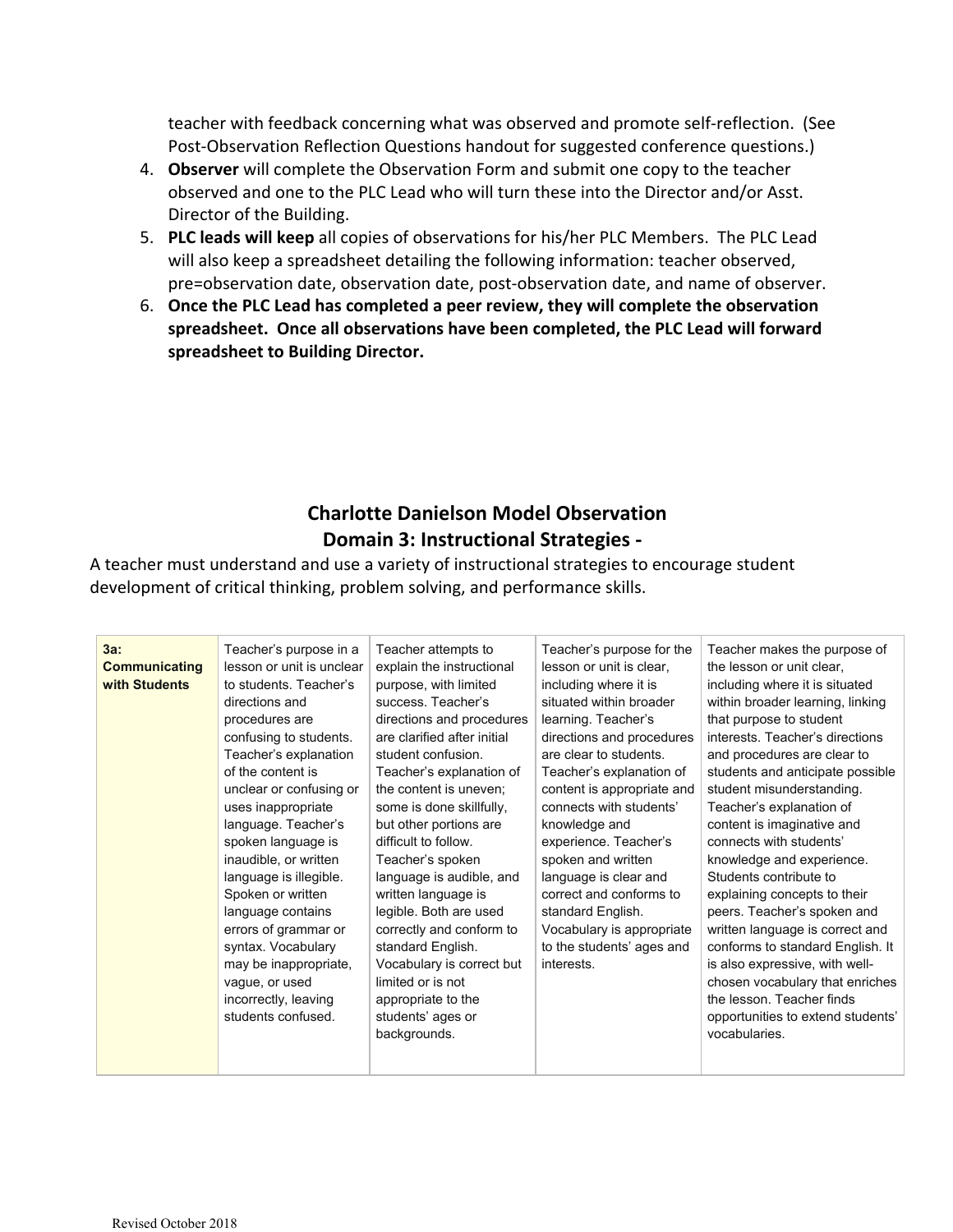| 3b: Using<br>questioning and<br>discussion<br>techniques | Teacher's questions<br>are virtually all of poor<br>quality, with low<br>cognitive challenge and<br>single correct<br>responses, and they<br>are asked in rapid<br>succession. Interaction<br>between teacher and<br>students is<br>predominantly<br>recitation style, with the<br>teacher mediating all<br>questions and answers.<br>A few students<br>dominate the<br>discussion.                                                                                                                            | Teacher's questions are a<br>combination of low and<br>high quality, posed in<br>rapid succession. Only<br>some invite a thoughtful<br>response. Teacher makes<br>some attempt to engage<br>students in genuine<br>discussion rather than<br>recitation, with uneven<br>results. Teacher attempts<br>to engage all students in<br>the discussion, but with<br>only limited success.                                                                                                                                                                                                                                                                          | Most of the teacher's<br>questions are of high<br>quality. Adequate time is<br>provided for students to<br>respond. Teacher creates<br>a genuine discussion<br>among students, stepping<br>aside when appropriate.<br>Teacher successfully<br>engages all students in<br>the discussion.                                                                                                                                                                                                                                                                                        | Teacher's questions are of<br>uniformly high quality, with<br>adequate time for students to<br>respond. Students formulate<br>many questions. Students<br>assume considerable<br>responsibility for the success of<br>the discussion, initiating topics<br>and making unsolicited<br>contributions. Students<br>themselves ensure that all<br>voices are heard in the<br>discussion.                                                                                                                                                                                                                                                                                                                                                                                                                                                              |
|----------------------------------------------------------|----------------------------------------------------------------------------------------------------------------------------------------------------------------------------------------------------------------------------------------------------------------------------------------------------------------------------------------------------------------------------------------------------------------------------------------------------------------------------------------------------------------|--------------------------------------------------------------------------------------------------------------------------------------------------------------------------------------------------------------------------------------------------------------------------------------------------------------------------------------------------------------------------------------------------------------------------------------------------------------------------------------------------------------------------------------------------------------------------------------------------------------------------------------------------------------|---------------------------------------------------------------------------------------------------------------------------------------------------------------------------------------------------------------------------------------------------------------------------------------------------------------------------------------------------------------------------------------------------------------------------------------------------------------------------------------------------------------------------------------------------------------------------------|---------------------------------------------------------------------------------------------------------------------------------------------------------------------------------------------------------------------------------------------------------------------------------------------------------------------------------------------------------------------------------------------------------------------------------------------------------------------------------------------------------------------------------------------------------------------------------------------------------------------------------------------------------------------------------------------------------------------------------------------------------------------------------------------------------------------------------------------------|
| 3c: Engaging<br>students in<br>learning                  | Activities and<br>assignments are<br>inappropriate for<br>students' age or<br>background. Students<br>are not mentally<br>engaged in them.<br>Instructional groups are<br>inappropriate to the<br>students or to the<br>instructional outcomes.<br>Instructional materials<br>and resources are<br>unsuitable to the<br>instructional purposes<br>or do not engage<br>students mentally. The<br>lesson has no clearly<br>defined structure, or<br>the pace of the lesson<br>is too slow or rushed,<br>or both. | Activities and<br>assignments are<br>appropriate to some<br>students and engage<br>them mentally, but others<br>are not engaged.<br>Instructional groups are<br>only partially appropriate<br>to the students or only<br>moderately successful in<br>advancing the<br>instructional outcomes of<br>the lesson, Instructional<br>materials and resources<br>are only partially suitable<br>to the instructional<br>purposes, or students are<br>only partially mentally<br>engaged with them. The<br>lesson has a recognizable<br>structure, although it is<br>not uniformly maintained<br>throughout the lesson.<br>Pacing of the lesson is<br>inconsistent. | Most activities and<br>assignments are<br>appropriate to students,<br>and almost all students<br>are cognitively engaged<br>in exploring content.<br>Instructional groups are<br>productive and fully<br>appropriate to the<br>students or to the<br>instructional purposes of<br>the lesson. Instructional<br>materials and resources<br>are suitable to the<br>instructional purposes<br>and engage students<br>mentally. The lesson has<br>a clearly defined structure<br>around which the<br>activities are organized.<br>Pacing of the lesson is<br>generally appropriate. | All students are cognitively<br>engaged in the activities and<br>assignments in their exploration<br>of content. Students initiate or<br>adapt activities and projects to<br>enhance their understanding.<br>Instructional groups are<br>productive and fully appropriate<br>to the students or to the<br>instructional purposes of the<br>lesson. Students take the<br>initiative to influence the<br>formation or adjustment of<br>instructional groups.<br>Instructional materials and<br>resources are suitable to the<br>instructional purposes and<br>engage students mentally.<br>Students initiate the choice,<br>adaptation, or creation of<br>materials to enhance their<br>learning. The lesson's structure<br>is highly coherent, allowing for<br>reflection and closure. Pacing of<br>the lesson is appropriate for all<br>students. |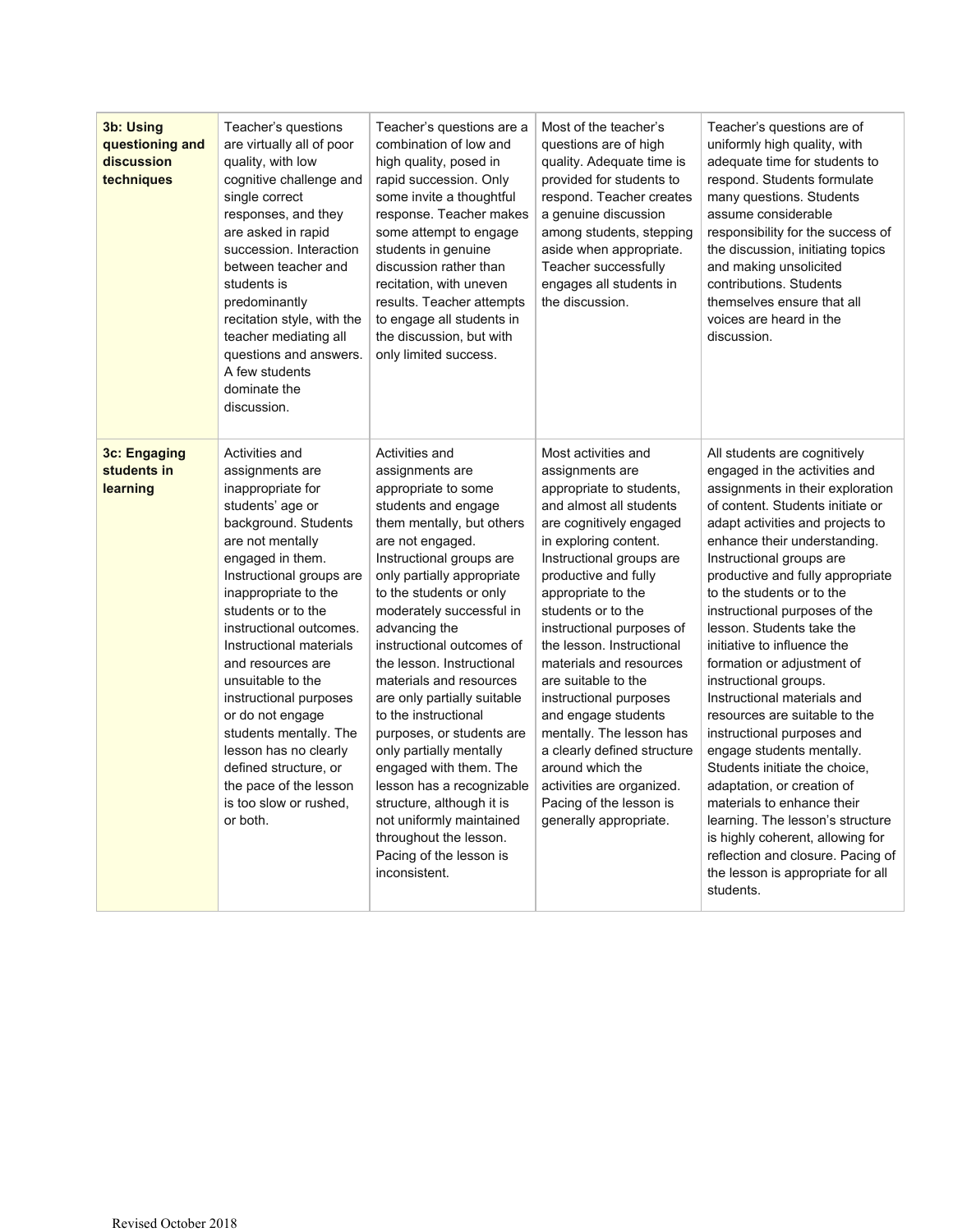| 3d: Using<br>assessment in<br>instruction                        | Students are not aware<br>of the criteria and<br>performance standards<br>by which their work will<br>be evaluated. Teacher<br>does not monitor<br>student learning in the<br>curriculum. Teacher's<br>feedback to students is<br>of poor quality and not<br>provided in a timely<br>manner. Students do<br>not engage in self<br>assessment or<br>monitoring of progress. | Students know some of<br>the criteria and<br>performance standards<br>by which their work will be<br>evaluated. Teacher<br>monitors the progress of<br>the class as a whole but<br>elicits no diagnostic<br>information. Teacher's<br>feedback to students is<br>uneven, and its timeliness<br>is inconsistent. Students<br>occasionally assess the<br>quality of their own work<br>against the assessment<br>criteria and performance<br>standards. | Students are fully aware<br>of the criteria and<br>performance standards<br>by which their work will be<br>evaluated. Teacher<br>monitors the progress of<br>groups of students in the<br>curriculum, making limited<br>use of diagnostic prompts<br>to elicit information.<br>Teacher's feedback to<br>students is timely and of<br>consistently high quality.<br>Students frequently<br>assess and monitor the<br>quality of their own work<br>against the assessment<br>criteria and performance<br>standards. | Students are fully aware of the<br>criteria and performance<br>standards by which their work<br>will be evaluated and have<br>contributed to the development<br>of the criteria. Teacher actively<br>and systematically elicits<br>diagnostic information from<br>individual students regarding<br>their understanding and<br>monitors the progress of<br>individual students. Teacher's<br>feedback to students is timely<br>and of consistently high quality,<br>and students make use of the<br>feedback in their learning.<br>Students not only frequently<br>assess and monitor the quality<br>of their own work against the<br>assessment criteria and<br>performance standards but also<br>make active use of that<br>information in their learning. |
|------------------------------------------------------------------|----------------------------------------------------------------------------------------------------------------------------------------------------------------------------------------------------------------------------------------------------------------------------------------------------------------------------------------------------------------------------|------------------------------------------------------------------------------------------------------------------------------------------------------------------------------------------------------------------------------------------------------------------------------------------------------------------------------------------------------------------------------------------------------------------------------------------------------|-------------------------------------------------------------------------------------------------------------------------------------------------------------------------------------------------------------------------------------------------------------------------------------------------------------------------------------------------------------------------------------------------------------------------------------------------------------------------------------------------------------------|-------------------------------------------------------------------------------------------------------------------------------------------------------------------------------------------------------------------------------------------------------------------------------------------------------------------------------------------------------------------------------------------------------------------------------------------------------------------------------------------------------------------------------------------------------------------------------------------------------------------------------------------------------------------------------------------------------------------------------------------------------------|
| 3е:<br><b>Demonstrating</b><br>flexibility and<br>responsiveness | Teacher adheres rigidly<br>to an instructional plan,<br>even when a change is<br>clearly needed.<br>Teacher ignores or<br>brushes aside students'<br>questions or interests.<br>When a student has<br>difficulty learning, the<br>teacher either gives up<br>or blames the student<br>or the student's home<br>environment.                                                | Teacher attempts to<br>adjust a lesson when<br>needed, with only partially<br>successful results.<br>Teacher attempts to<br>accommodate students'<br>questions or interests,<br>although the pacing of the<br>lesson is disrupted.<br>Teacher accepts<br>responsibility for the<br>success of all students<br>but has only a limited<br>repertoire of instructional<br>strategies to draw on.                                                        | Teacher makes a minor<br>adjustment to a lesson,<br>and the adjustment<br>occurs smoothly. Teacher<br>successfully<br>accommodates students'<br>questions or interests.<br>Teacher persists in<br>seeking approaches for<br>students who have<br>difficulty learning, drawing<br>on a broad repertoire of<br>strategies.                                                                                                                                                                                          | Teacher successfully makes a<br>major adjustment to a lesson<br>when needed. Teacher seizes a<br>major opportunity to enhance<br>learning, building on student<br>interests or a spontaneous<br>event. Teacher persists in<br>seeking effective approaches for<br>students who need help, using<br>an extensive repertoire of<br>strategies and soliciting<br>additional resources from the<br>school.                                                                                                                                                                                                                                                                                                                                                      |

Source: Danielson, C. (2007) Enhancing Professional Practice: A Framework for Teaching ASCD.

## **Pre-Observation Conference Questions**

You may use the following questions as a guide to drive the pre-observation conference conversation. Include a summary of our pre-observation conference on the Observation form.

> ● What will the students be expected to learn during this time? What is the objective of this lesson and how will that be made clear to the students?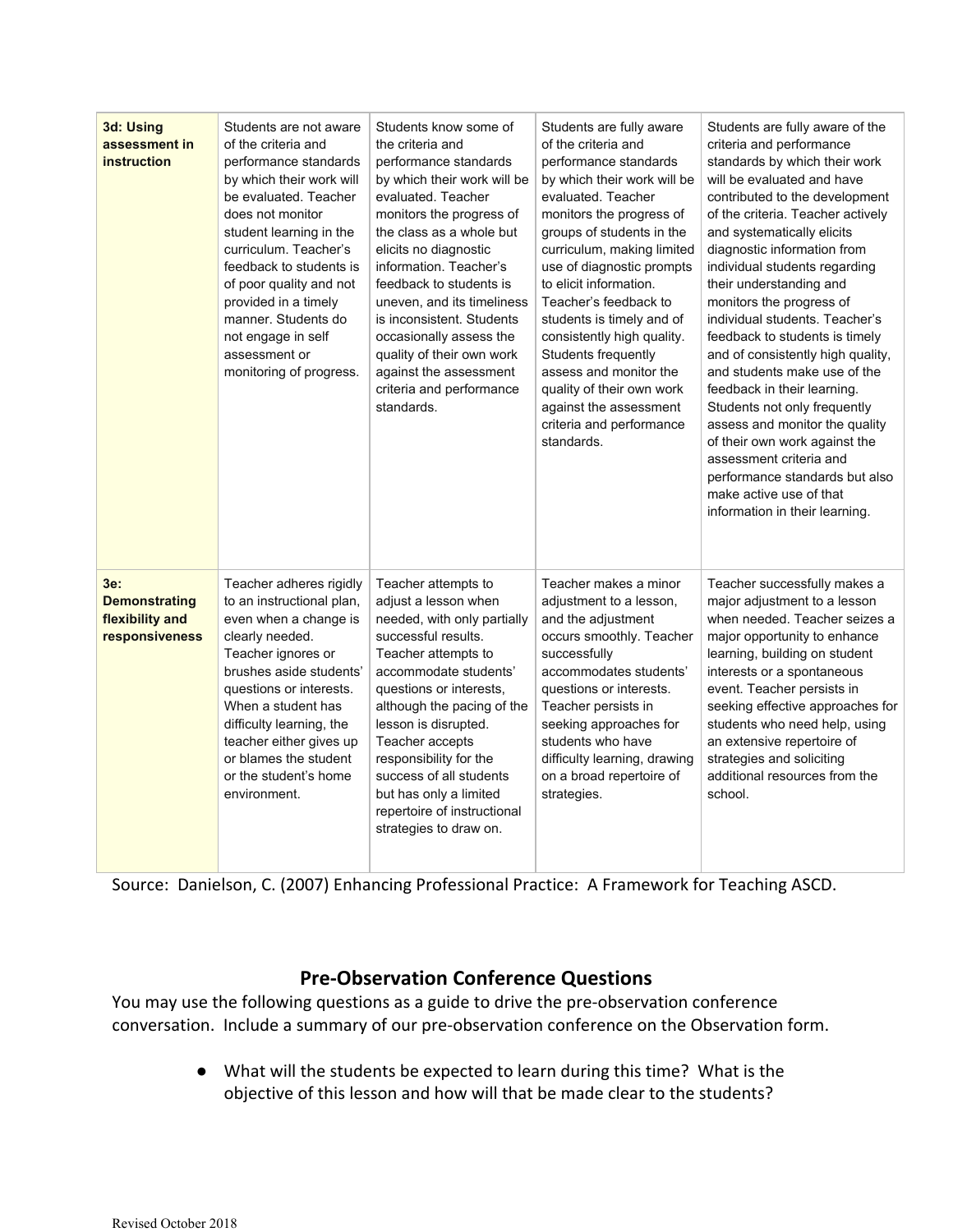- What instructional strategies and materials will you use to reach these instructional goals?
- How do you plan to assess the student achievement of these goals? What procedures will you use?
- What evidence would you like me to collect to support you and/or your students selected learning?
- How do the instructional goals support the district standards/outcomes? The goals of the PLC?
- How do you plan to engage the students in the content? What will you do? What will the students do? How will we know that they are engaged?
- What difficulties do students typically experience in this area? What is the plan to address these difficulties?
- Is there an area that you have been working on that you want me to notice?
- What have the students learned prior to this lesson to support their learning?
- What is the primary value of this lesson/strategy to your students?

## **Post- Observation and Self-Reflection Questions**

You may use the following questions as a guide to drive the post-observation conference. Include a narrative summary of your post-observation conference on the Observation Form.

- What was successful about your lesson? Did this go as anticipated>?
- For the students, who did well today in class? To what do you attribute that student's success?
- Did the students learn what you intended them to learn? How do you know?
- Were the instructional goals met? How do you know?
- Did you make modifications to your plan during the lesson? IF so, what were they, and what motivated these changes?
- Were the assessment strategies effective?
- The next time you implement this plan, what would you do differently?
- What assistance or support can I offer to help you be more successful?
- As a result of this discussion, I discovered-ideas, changes in thinking, new ways of thinking about students, instructional planning. Etc.
- Given what I know because of these interactions, I plan to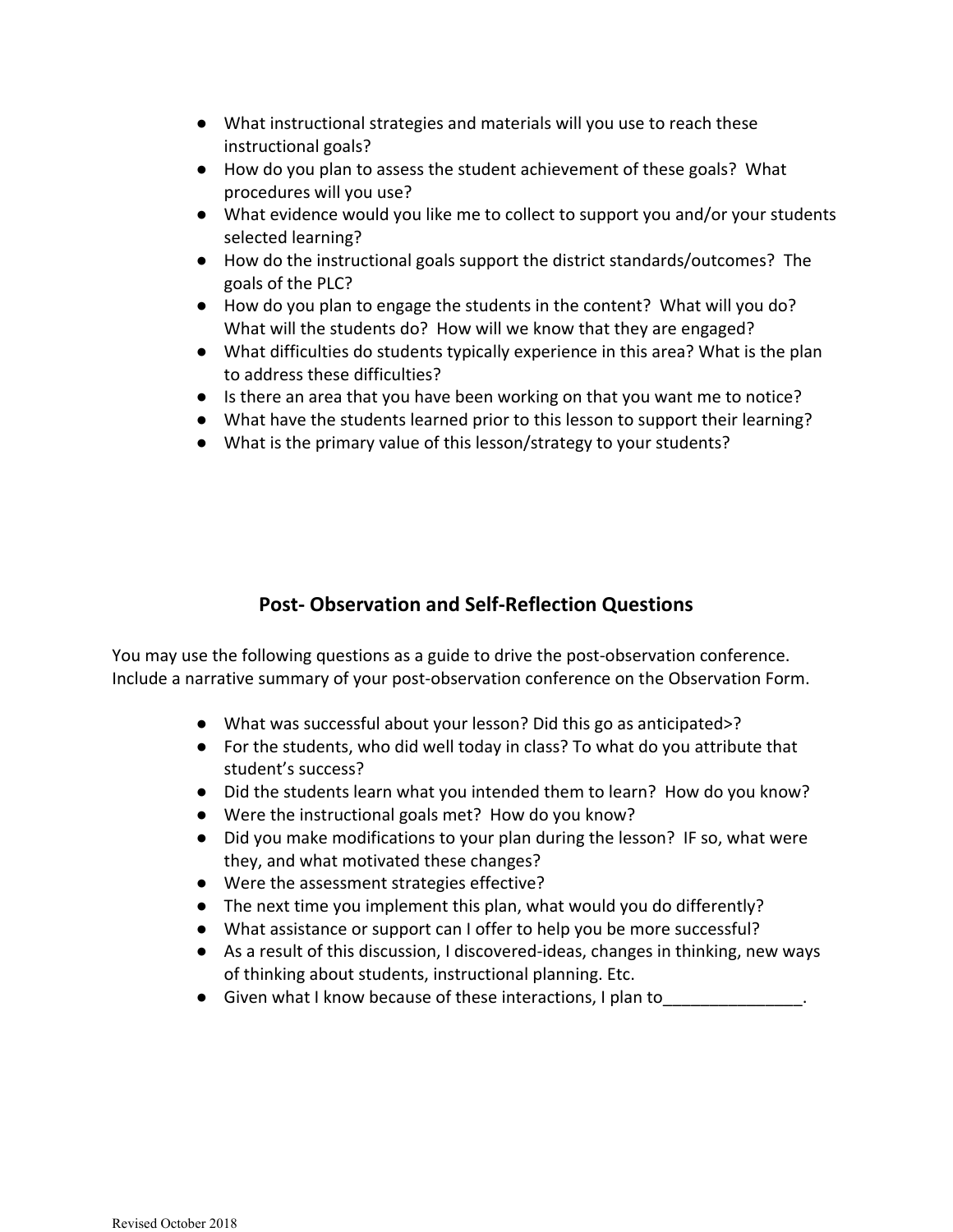#### **Minnesota Transitions Charter Schools- Classroom Pre-Observation/ Observation/Post Observation (pg 1 of2)**

| School/Site: | Observation 1<br>$\overline{2}$<br>(Circle one) |
|--------------|-------------------------------------------------|
| Instructor:  | Date:                                           |
| Observer:    | Grade/Subject:                                  |

| Pre-Observation Date:<br><b>Observation Date:</b> | <b>Post Observation Date:</b> |
|---------------------------------------------------|-------------------------------|
|---------------------------------------------------|-------------------------------|

#### **Pre-Observation Summary**

Use pre-observation questions to prepare for the observation. Summarize pre-observation conference here.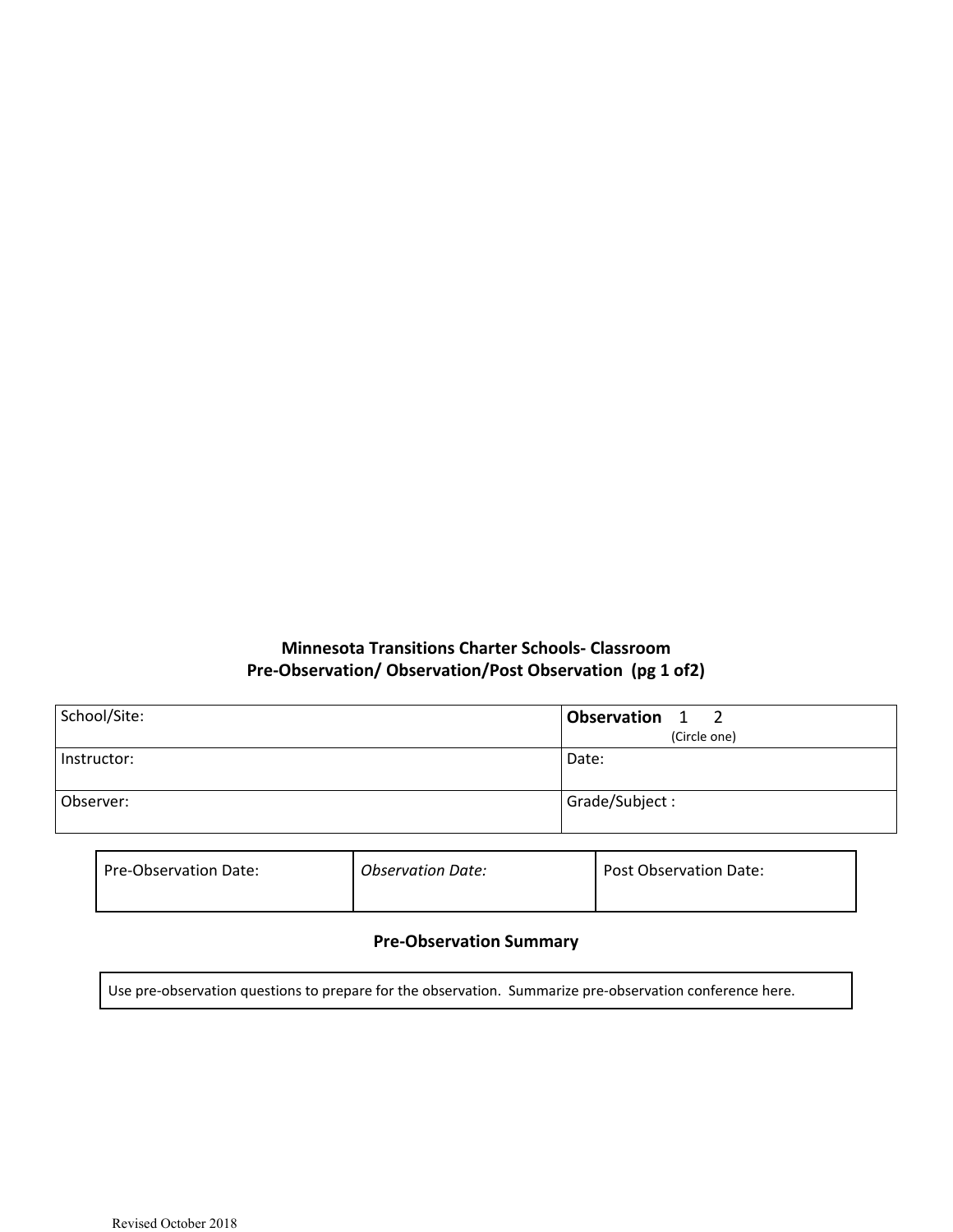#### **Observation Data**

#### **Record evidence observed from any of the five criteria of the Domain 3 Rubric**

3a: Communicating with students

- Expectations for learning
- Directions and procedures
- Explanations of content
- Use of oral and written language

3b: Using Questioning and Discussion Techniques

- Quality of Questions
- Discussion techniques
- Student participation

3c.: Engaging Students in Learning

- Activities and assignments
- Instructions materials and resources
- Grouping of students
- Structure and pacing

3d: Engaging students in Learning

- Assessment criteria
- Monitoring of student learning
- Feedback to students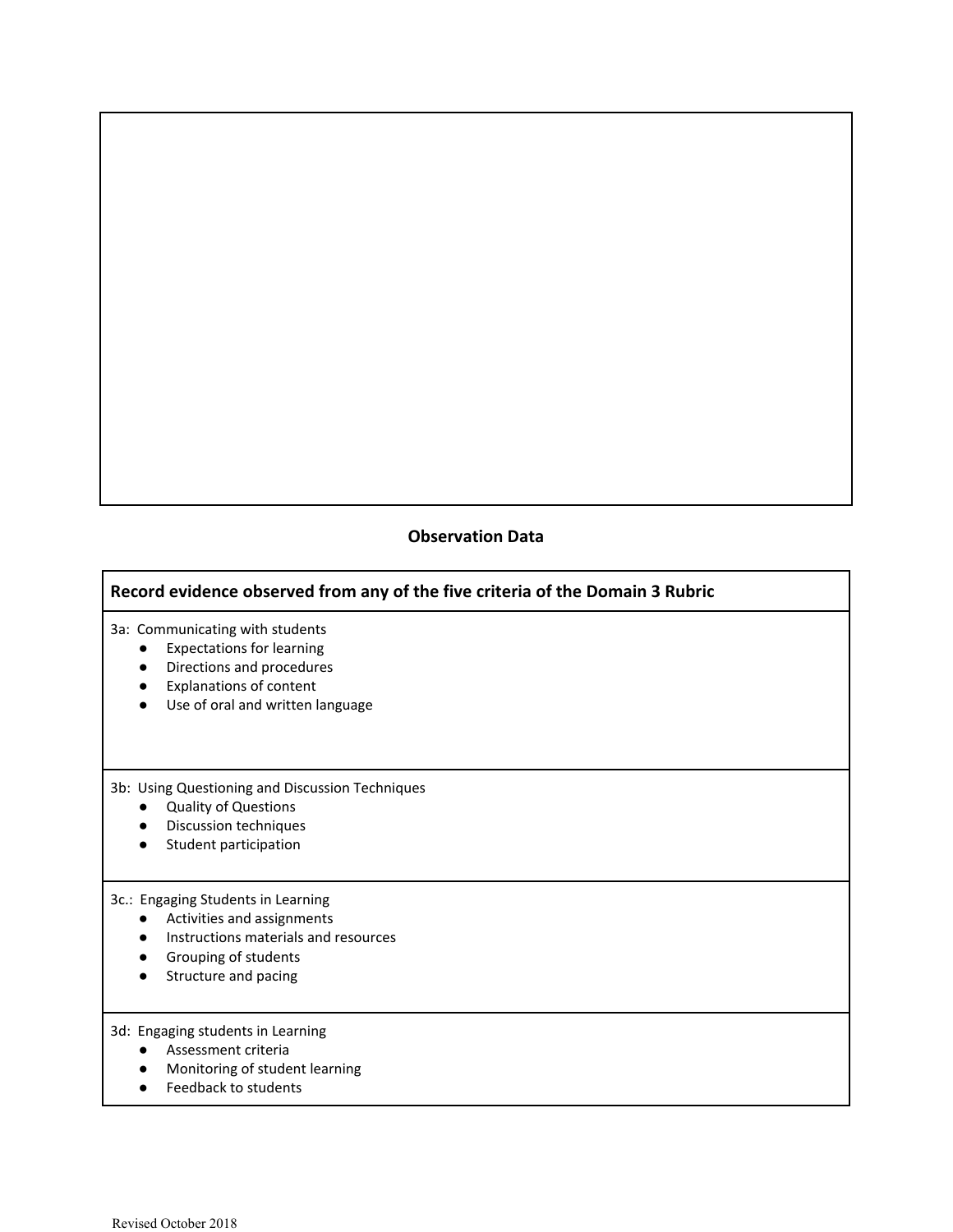● Student self-assessment and monitoring of progress

3e: Demonstrating Flexibility and Responsiveness

- Lesson adjustment
- Response to students
- Persistence

#### **Post -Observation and Self Reflection Summary**

**Using the Reflection Questions, discuss, reflect, and summarize the post-observation conference here.**

| Signature of Teacher:<br>Date: |
|--------------------------------|
|--------------------------------|

Signature of Observer: The Communication of the Communication of Communication of the Communication of Communica

## **District 4018 Q Comp Compensation Appeal Process**

This procedure will be used for teacher appeals of Q Comp Compensation decisions involving:

- PLC Participation and District Wide Staff Development Goal Attainment
- Peer Observation

Procedure:

- 1. The teacher will submit the Q Comp Appeal Form in writing to the Q Comp Coordinator within five (5) working days from the knowledge of the decision in question.
- 2. The Q Comp Coordinator will arrange for the Q Comp Oversight Committee to meet and review the appeal. The Q Comp Oversight Committee comprised of the Superintendent, Director of Curriculum, Instruction, Q Comp Coordinator, Directors, and One PLC Lead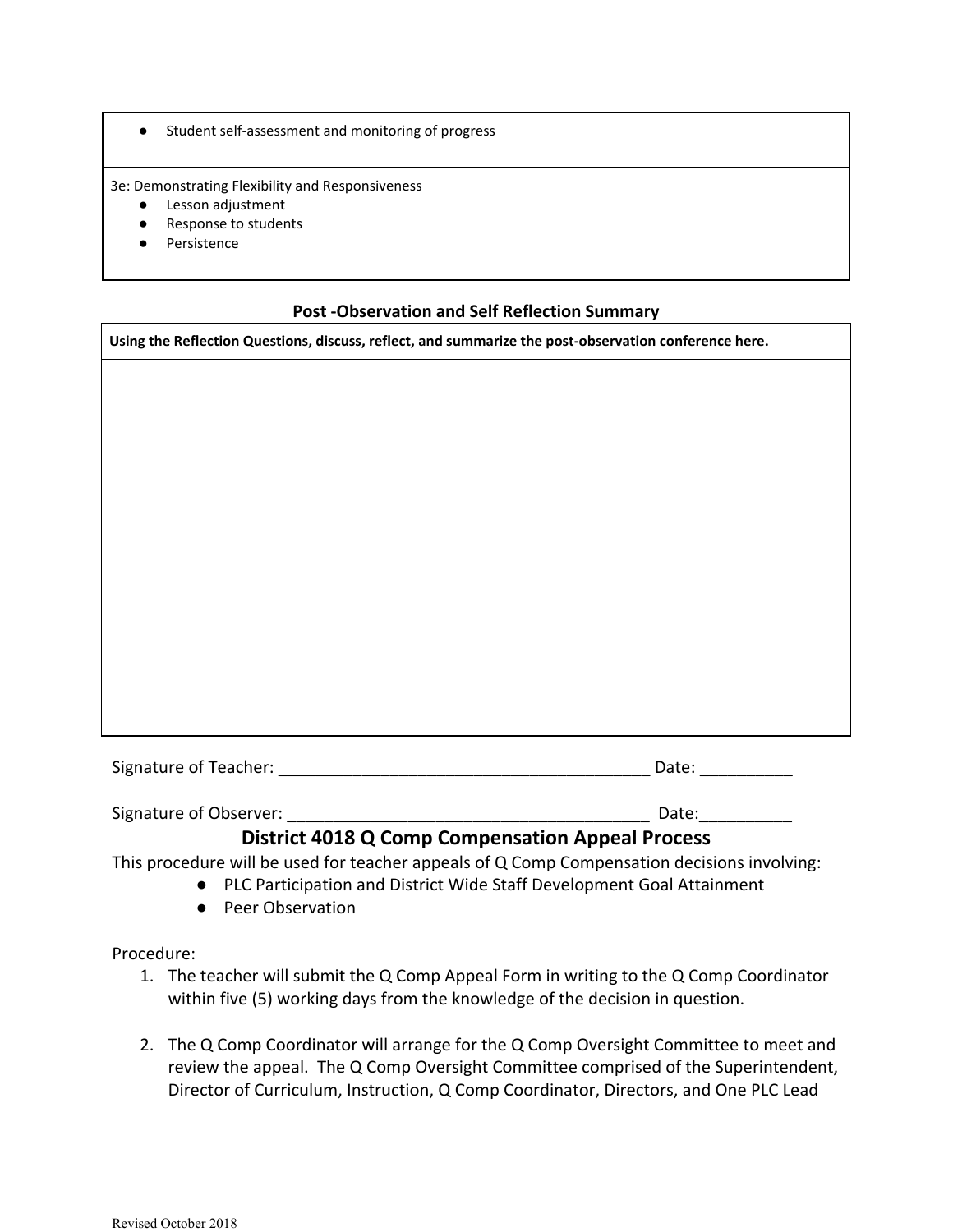from each site. The role of the Oversight committee will be to support the intent of the 4017 Q Comp Plan. No one on the committee will serve as an advocate for either party involved in the issue brought to appeal. The Committee has the authority to address the concerns in an effort to reach a resolution.

- 3. The teacher initiating the appeal will be present at the meeting and will be given five (5) minutes to explain his/her case. Those directly involved in the decision will not be present for this explanation.
- 4. The party responsible for the decision will also be present at the meeting and will be given 5 minutes to explain his/her decision. The teacher initiating the appeal will not be present for this explanation.
- 5. After reviewing the written appeal and hearing the two sides of the issue, the Q Comp Oversight Committee, excluding members directly involved in the appeal, will either uphold or overturn the decision being challenged. The decision of the Q Comp Oversight Committee is final.
- 6. The Q Comp Coordinator will notify the parties involved of the final decision in writing the final decision determined by the committee.

| (Submit these forms to the Q Comp Coordinator) |       | <b>Q Comp Appeal Form</b> |
|------------------------------------------------|-------|---------------------------|
|                                                |       |                           |
|                                                | Name: | Date:                     |

| Site: | Director: |
|-------|-----------|

**I am appealing the Q Comp Compensation decision involving my:**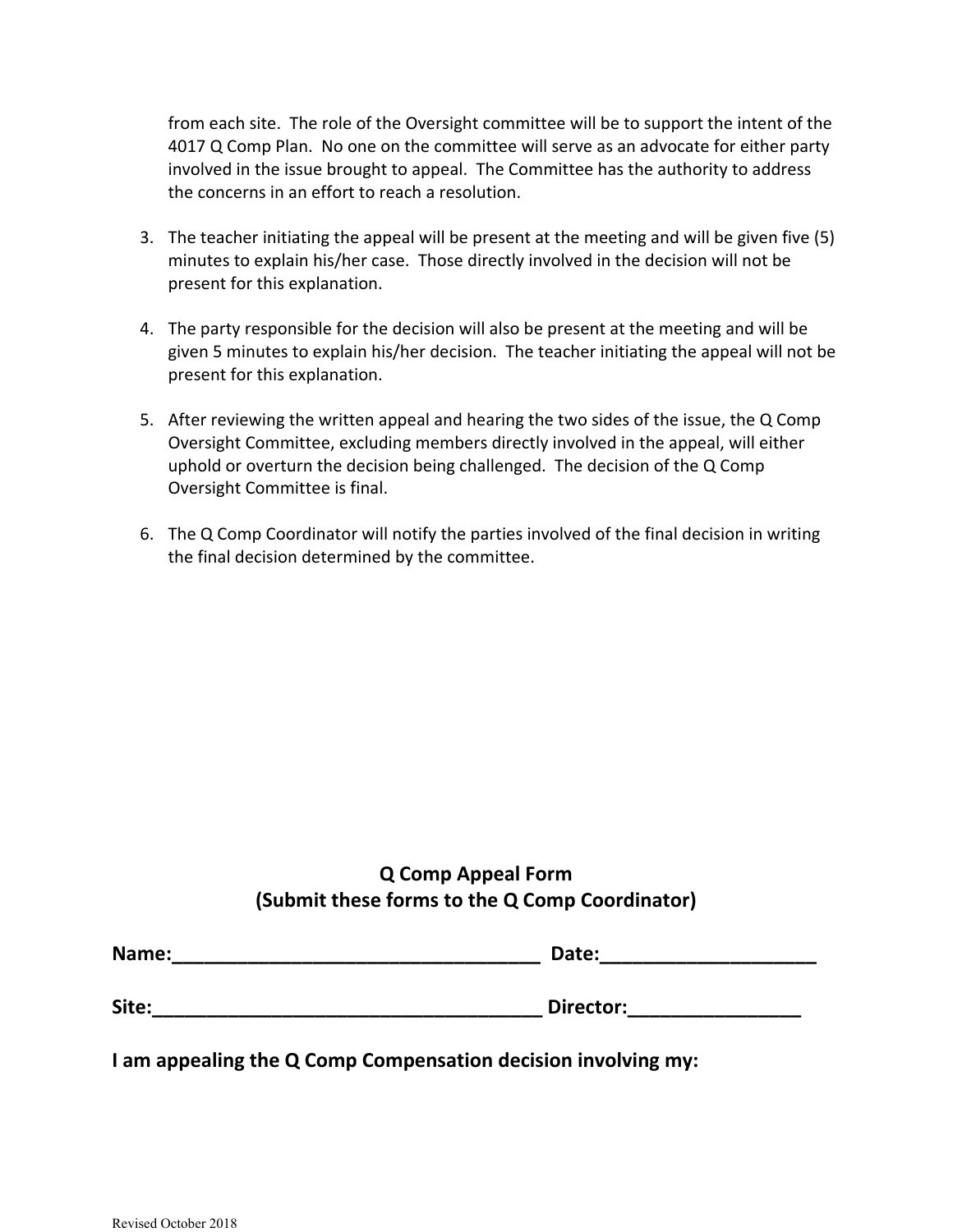**\_\_\_\_\_\_\_\_\_\_Staff Development and PLC participation**

**\_\_\_\_\_\_\_\_\_\_Site/PLC Goals**

| should be reversed.                         | Statement of Concern: Please describe why you believe the decision(s) referenced above             |
|---------------------------------------------|----------------------------------------------------------------------------------------------------|
|                                             |                                                                                                    |
|                                             |                                                                                                    |
|                                             |                                                                                                    |
|                                             |                                                                                                    |
|                                             |                                                                                                    |
| $\bullet$<br>your appeal.                   | Attach any supporting documentation you would like considered along with                           |
|                                             | ---------------------------------For Oversight Committee Use Only--------------------------------- |
| <b>Date Received</b>                        | <b>Date Meeting OF meeting:</b>                                                                    |
| Decision of the Q Comp Oversight Committee: |                                                                                                    |

## **Resource(s)**

**[Q Comp Compensation Form \(Individual Teacher\)](https://docs.google.com/document/d/1ZV0JwlhSEgd-_MvQimzyHGXpLcoeTkyY16DOEi4M8wA/edit)**

**[18-19 Pre/Post Observation Discussion Form](https://docs.google.com/document/d/1HOTT2zhcK9X5SOXiwPz_nr7xagah80-skJNG9RL3u1w/edit)**

**Q Comp Positions - Job Description**